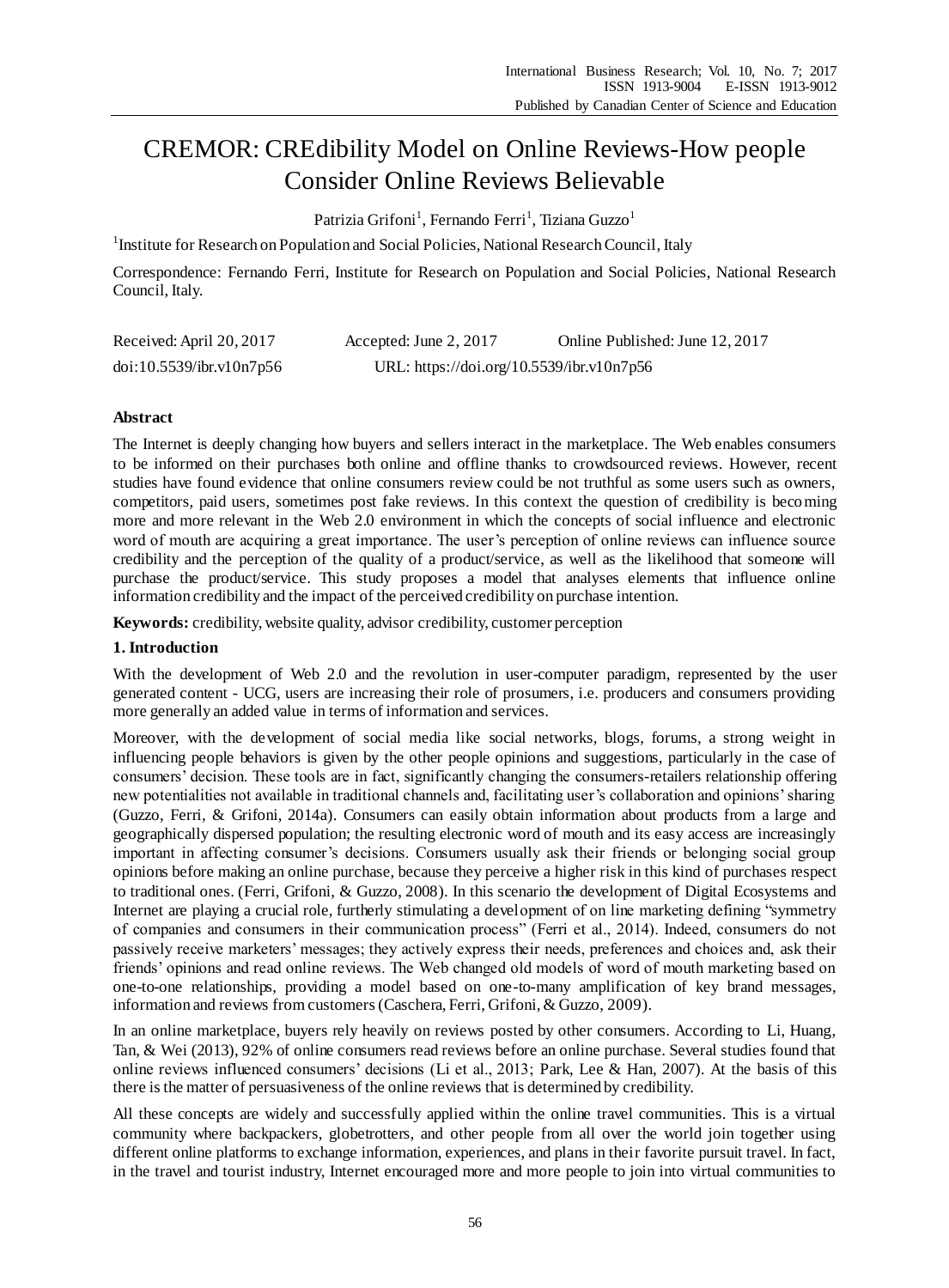satisfy their needs, to fulfill their asking tips and suggestion before having a "real" travel. This aspect is very important because consumers search information and advices by real travelers to select the best option (Ferri et al. 2008). Users are aware that when they are visiting a business site they usually do not receive cons of a choice. This has produced the availability of Web sites where users share their own travel experiences with other tourists. In fact, usually they prefer to read reviews of other tourists that already visited a place. (Guzzo, D'Andrea, Ferri, & Grifoni, 2013). In this context the credibility has become a major concern in the current Web 2.0 environment in which the concepts of social influence and electronic word of mouth  $-$  eWOM are acquiring a great importance. Fan et al., (2013) found that the decision-making process of consumers is influenced by the information content received and, eWOM changes consumers' attitude toward products and helps them to make purchase decisions.

Starting from these issues, this study introduces a theoretical model containing the elements that influence online information credibility and the impact of the perceived credibility on purchase intention.

The paper is organized as follows: in Section 2, the motivation of the study is explained. Section 3 introduces the methodology used in the study. In section 4, an analysis on credibility and the different variables considered in the model is provided. In section 5, the CREdibility Model on Online Reviews – CREMOR is described. Finally, section 6 concludes the paper.

# **2. Background**

Tens of millions of consumers use the online travel forums and review sites to post and share their travel experiences, opinions and comments (Lee, Law, & Murphy, 2011). For example, Trip Advisor attracts more than 280 million visitors each month (Schoettle, 2014). Moreover, three quarters of consumers have consulted online reviews for their travel decisions (Yoo and Gretzel, 2008; Mauri and Minazzi, 2013). Web sites such as Amazon, TripAdvisor and Yelp depend on online reviews of consumers. Consumers are becoming more independent from intermediaries by searching on the Web destinations and reading information and comments of other users. They use online review to reduce uncertainty and perceived risk during online shopping. Werthner and Ricci (2004 p. 101) noted that "a new type of user is emerging, one who acts as his or her own travel agent and builds a personalized travel package".

However, the online reviews written by wisdom of crowds sometimes could be not truthful, and sometime provide inaccurate or fraudulent information; sometimes they could not have been made by a crowd, and consumers could over-rate or under-rate a product or service for different motivations, such as:

- *Good reviews could be written by owners who post positive reviews about themselves to increase business.* For example: few excellent reviews and high ratings for hotels that have hundreds of very bad reviews, generally written by anonymous users with one or two reviews in their profile.
- *Bad reviews could be written by not real buyers, but by a person who wants to take the advantage of a bad review, such as competitors that post bad recommendations to reduce business from that company.*  For example: in a hotel with hundreds of excellent ratings only few are extremely negative and generally written by anonymous users.
- *Reviews could be written by consumers paid by the merchants and/or by consumer review websites. This aspect can influence the reviewer's opinion.* For example: excellent reviews written by anonymous reviewers who in their profile have only extremely positive reviews and generally acclaim owners and staff.
- *Bad reviews could be written by users who had a negative experience, or inexperience in buying similar products*. For example: some reviewers criticize some irrelevant aspects that actually don't influence the quality of the hotel, because they don't have parameters to judge a hotel because they never traveled. Furthermore it is evident that a hotel with two stars has different standard of a hotel with four or five stars. It depends on the preliminary choice of the hotel's parameters.

Starting from these considerations there is the need to identify and analyse the elements that influence user credibility on online reviews to predict and explain consumer behavior in a rapidly changing environment.

Previous studies were in disagreement on the credibility of online information and its impact on consumer behaviour. According to some studies, online information is more credible than information from other more traditional media (Park et al. 2007; Senecal and Nantel, 2004) because the information is posted by experienced travelers, and then are credible sources (Gretzel, Yoo, & Purifoy, 2007; Park et al. 2007). According to others studies instead online information can be posted by any individual and therefore is less credible than other types of information sources (Litvin, Goldsmith & Pan, 2008; Mack, Blose & Pan, 2008; Magnini, 2011). Different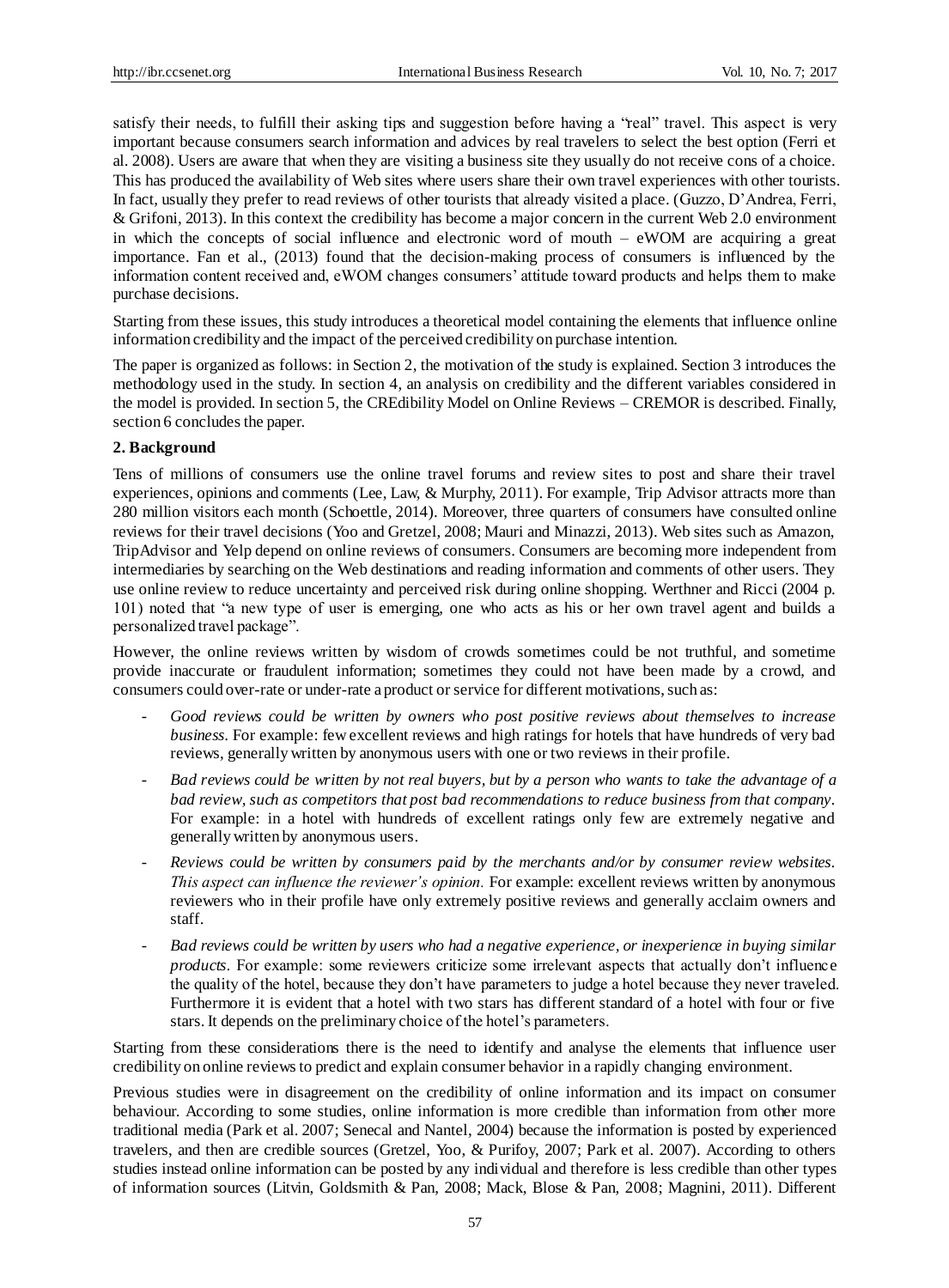studies analysed in particular contents of reviews and the characteristics of reviewers. For example, the review content was judged by its readability that is to how easily the text could be understood by readers (Tausczik & Pennebaker, 2010). Some studied have underlined the importance of the source expertise and trustworthiness factors in determining credibility (Tseng and Fogg 1999; O'Keefe 2002; Pornpitakpan 2004; Yoo and Gretzel, 2008). Kusumasondjaja, Shanka, & Marchegiani (2012) found that the review valence and the reviewer's identity impact on the perception of credibility. Similarly Xie, Miao, Kuo, & Lee (2011) found that hotel reviews with reviewer's identity were perceived as being more credible. Also reviewer's travel experience plays an important role in credibility (Gretzel et al. 2007; Sidali, Schulze, & Spiller, 2009).

In this paper we take into account besides reviews and reviewer's characteristics (Advisor Credibility), other elements that are related to the credibility process, such as the Website Quality that provides information and, Customer Perception. Therefore, starting from literature evidences we consider three main elements: Advisor Credibility, Website Quality, and Customer Perception. In the next sections, these elements are analysed in detail from a review of the literature and, a theoretical model that systemizes them is proposed.

#### **3. Method**

In this study we used a deductive method drawing general assumptions derived from theoretical reflections. "The deductive approach follows the path of logic most closely. The reasoning starts with a theory and leads to a new hypothesis. This hypothesis is put to the test by confronting it with observations that either lead to a confirmation or a rejection of the hypothesis" (Snieder and Larner, 2009, p.16).

We started formulating some assumptions (see section 3.1), then we carried out an analysis of literature to strengthen them. Finally, we built a theoretical model by introducing some variables related with credibility and social influence. Indeed, we focus this study on the different aspects of online credibility reviews for online purchases.

#### *3.1 Assumptions*

We started from the assumption that when people take a decision without a specific knowledge, usually just look at what others are doing and act accordingly. For example, people tend to behave and dress in a certain way because they feel that they are part of a whole.

Generally, people tend to consider more reliable and favorably welcome the opinion of people who know or are considered leaders or experts in that field. Moreover, the positive testimony of online reviews and other users' votes on the product they would like to buy is a strong persuasive element for promoting purchase. But, which are factors that determine if an online review is credible or not?

Starting from the previous examples, we assume that there are three main elements that act in the process of user's credibility and impact in influencing online purchases. These elements are related to:

- The Website that provides information: *Website Quality*, it includes Information Quality and Reputation/Brand.
- The person who writes the reviews*: Advisor credibility,* it includes Expertise of reviewer; Readability of reviews.
- The consumer that consults the reviews: *Customer perception,*it includes Perceived Trustworthiness, Consumer experience and satisfaction.

In the next section these assumptions are detailed providing the theoretical foundations for the model described in section 5.

## **4. Credibility**

Credibility was defined as believability of information and its source (Hovland, Janis, & Kelley, 1953). It plays a crucial role in persuasion process. In information science, it is one of the criteria of relevance judgment used in the decision process to accept or reject retrieved information (Riehand Danielson, 2007). It depends on characteristics of persuasive sources, characteristics of the message structure and content, and perceptions of media (Metzger, Flanagin, Eyal, Lemus, & McCann, 2003). The positive characteristics of a message can enhance the perceived value of message information, and can increase the persuasiveness of the message (Rezaei, 2015; Mcallister, 1997). According to Fogg et al. (2003), credibility is related to a perception, then it depends on evaluation of people, then it is subjective.

In the tourism context, the concept of credibility assumes a great relevance due to the intangible nature of tourism products that don't allow evaluating before purchase and risks associated with decision making (Loda,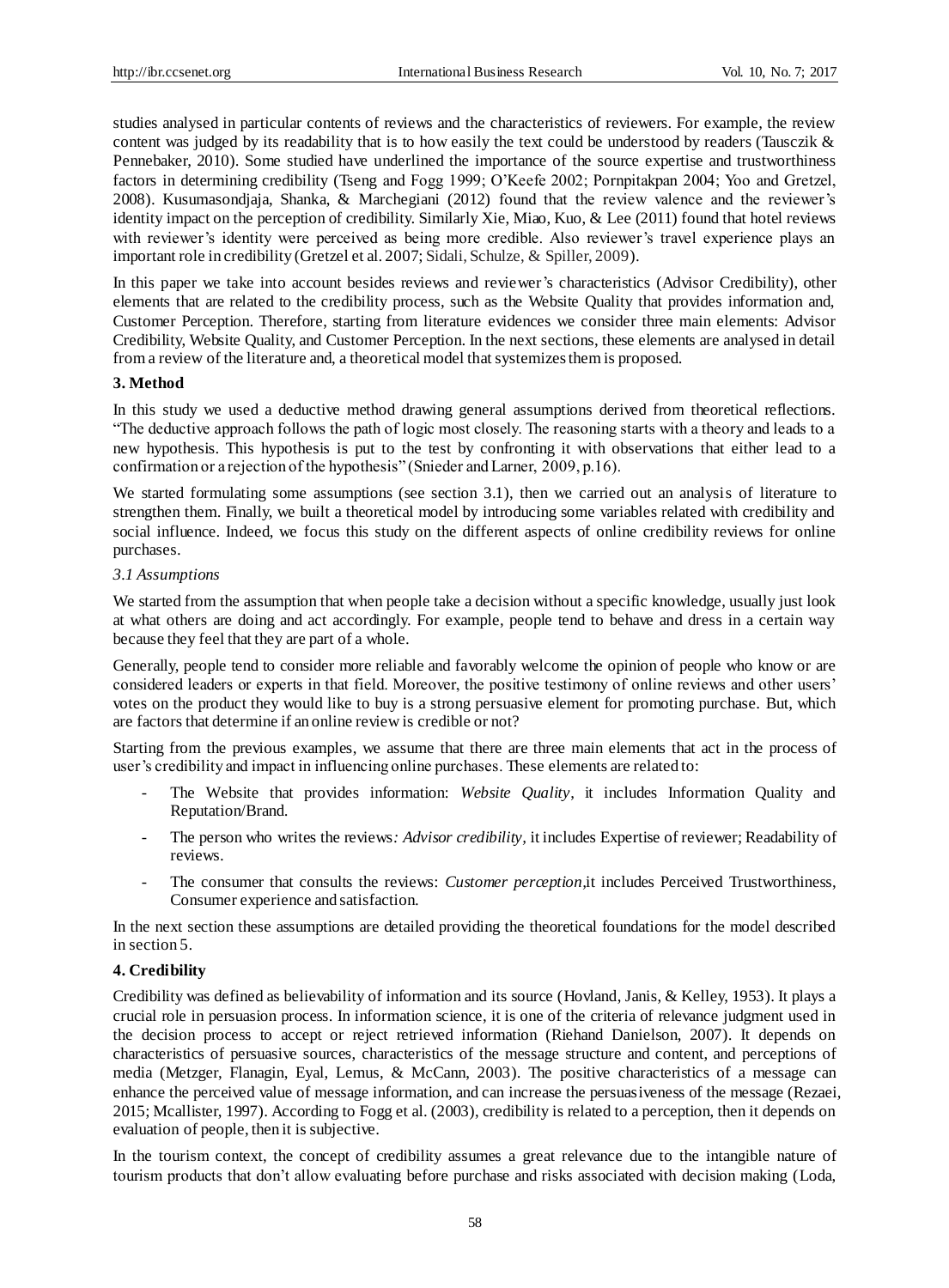Teichmann & Zins, 2009; Ayeh, Au, & Law, 2013) examined travel consumers' perceptions regarding the credibility of user generated contents sources and how such perceptions may influence attitudes and intentions toward UGC utilization for travel planning. This study found the central mediating role of attitude and homophily as a critical determinant of both credibility and attitude.

According to different authors, the most relevant dimensions of credibility are trustworthiness, expertise and advisor credibility (Tseng and Fogg 1999; O'Keefe 2002; Pornpitakpan 2004; Yoo and Gretzel, 2008). Cheung, Sia & Kuan (2012) found that argument quality was the primary factor affecting the credibility of online reviews; other minor factors are source credibility and review consistency.

Which are elements that influence credibility process? In the next section the main elements: i) Website Quality, ii) Advisor Credibility, and iii) Customer Perception, are described in detail.

#### *4.1 Website Quality*

Website Quality is the most important element that affects online information credibility. In fact, the customers' perceptions of website quality positively impact their intentions to use a site (Chang and Chen, 2008) and directly affect purchase intentions (McKnight, Choudhury, & Kacmar, 2002).

According to Lin (2007) "website quality is a multi-dimensional construct comprising information quality, system quality, and service quality." Both information and system quality are defined from a technical perspective while service quality is defined from a customer-oriented perspective. The main variables that compose this element are: Information Quality and Reputation/Brand.

Information quality is related to usefulness, goodness, accuracy, currency, and importance (Rieh, 2002). These aspects are not always present in information, and then people ask themselves whether they can take information seriously. Information quality is a key aspect of online information credibility in order to make effective decisions on purchases. The advantage of online reviews is that they reduce the cost for search information supporting consumers in their decision making process. According to Gobinath and Gupta (2016) when there is information overload, that is abundant quantity of information or very high quality of information, it tends to decrease the decision effectiveness of the consumer. But also in the case in which information quality is below average it limits the effectiveness of the decision. Then, information of good quality is needed for users to make effective decisions.

Website brand is one of the fundamental variables that increases perceived trust and helps to maintain long-term customer relationships on the Internet (Hashim and Murphy, 2007). The brand is a symbol of a firm's name, which stands for the difference between other competitors. According to Chang and Chen (2008) there are two dimensions of website brand: website awareness and website image. Website awareness refers to awareness generated by a Website on the customers. People in fact think that a well-known website is more likely to complete their needs. Website image is defined instead as, "the perceptions about a website name as reflected by the website associations held in customer memory."

When brand reputation is good, it meets the predictability of customer and it can satisfy the customer's needs and helps to develop trust of customer on brand (Afzal, Khan, ur Rehman, Ali, & Wajahat (2010). Website brand has in fact an impact on consumer's trust then on their purchase intentions (Fam, Foscht, & Collins, 2004; Romaniuk and Sharp, 2003). For example, when customers intend to book online a hotel room, the hotels which provide high website quality and customers evaluations of brands will evoke more positive customers' trust toward the hotel website and facilitate their decision to purchase it (Chang et al., 2014).

## *4.2 Advisor Credibility*

Another important element that affects online information credibility is Advisor Credibility. The main variables that compose this element are: Expertise of reviewer; Readability of reviews.

Expertise of reviewer is an important variable of Advisory Credibility. Expertise is "the perceived knowledge, skill, and experience of the source" (Fogg, 2003a, p. 124). It is related to the ability of a source to provide information both correct and valid, people trust information when sources have expertise (Rezaei, 2015).This capability can be technical-oriented or practical-oriented (Dunn and Schweitzer, 2005). Technical expertise is the skill related to a specialised knowledge required by writing comments towards a given product. Practical expertise is the skills gained from direct participation in related activities (e.g., an advisor who has tried a product or/and a service).

The limited availability of personal information makes difficult to identify whether an advisor is an expert or not. Information on advisors' identity such as real name, gender, location, nickname, hobbies and reputation helps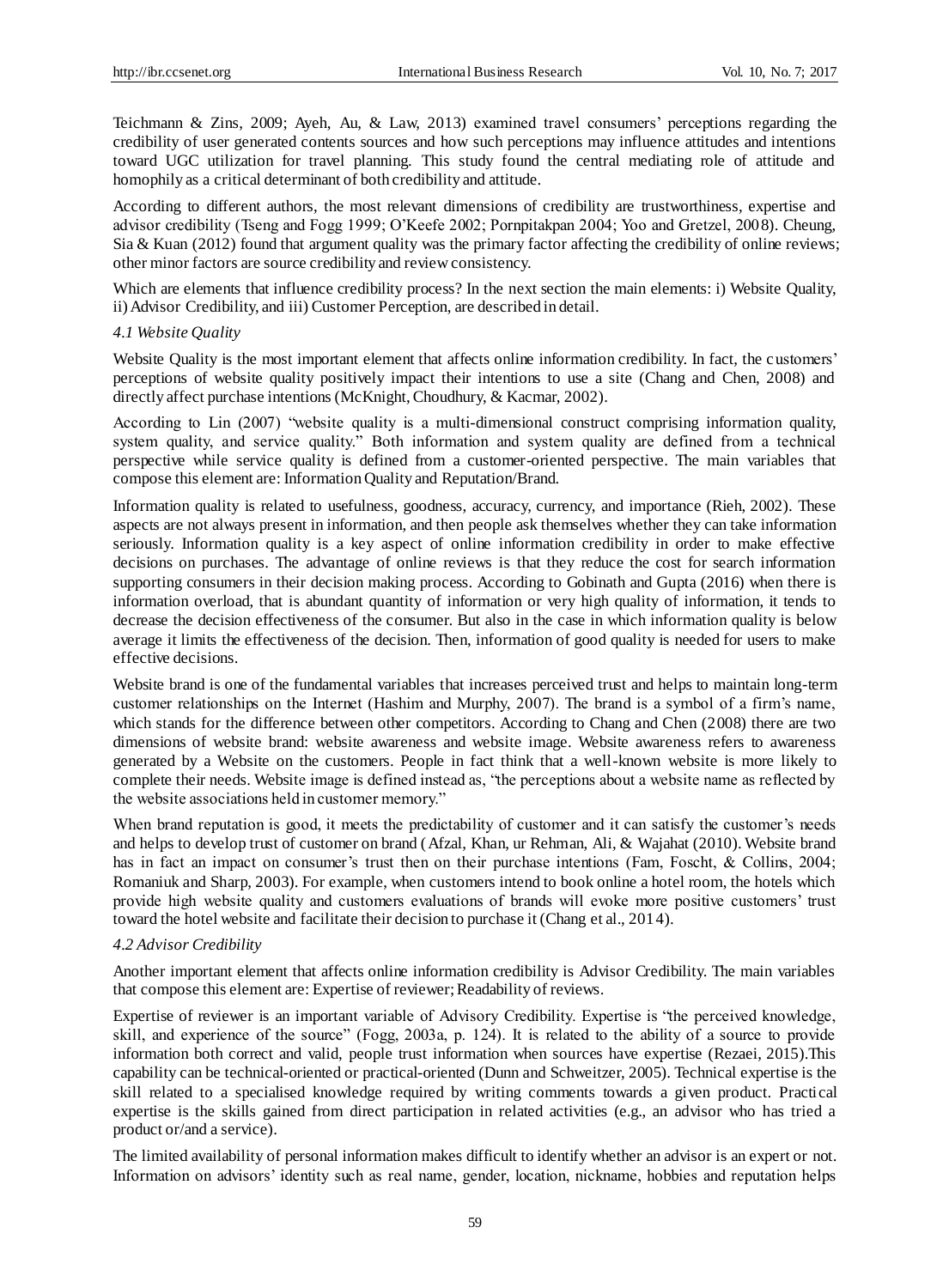consumers' judgment (Park, Xiang, Josiam, & Kim, 2013; Forman, Ghose, Wiesenfeld, 2008; Ghose and Ipeirotis, 2011). Also the number of reviews written on a service or product can be an element that can create bias in the consumer's decision making.

Understanding is another important factor that affects consumers' credibility of online review. The readability is the degree to which a piece of text is understandable to readers based on its syntactical elements and style. Reviews with high readability, precise or easy to understand, are more reliable than reviews with low readability, that is, the review source is more credible.

#### *4.3 Customer Perception*

Customer Perception is an essential element in the credibility process. Variables that affect it are: Perceived Trustworthiness, Consumer experience and satisfaction.

Trustworthiness describes the receiver's confidence in a source's objectivity and honesty in providing information (Rezaei, 2015).

Trustworthiness of advisors' review is based on:

- Similarity: a buyer has an increased trust towards an advisor who has similar preferences and opinions into the same social group (Jindal, Liu, Lim, 2010; Ziegler and Golbeck, 2007).
- Social consensus: a review is perceived as correct if advisor has the same opinions of the majority of advisors (Zhang and Cohen, 2008).
- Social network: dishonest advisors (e.g., fake buyers' accounts), may share the same review behavioral pattern (Zhu, Zhang & Yu, 2011).

Reviews can be written by advisors that are able to assess a product critically or not then both by laypersons and experts. Different factors can influence the writing of a review. He can be paid by a seller to write positive or negative reviews, or he can be influenced by opinions of others reviewers (herd effect) (Sprecker, 2002; Zhang Bian & Zhu (2012). To overcame this issue some online marketplaces (e.g., Amazon, Taobao) enable buyers to visit profile information of advisors such as real name, location, nickname and hobbies. This information is useful for consumers' judgment of advisors' credibility. According to Kusumasondjaja et al. (2012), when the identity of the reviewer is disclosed, negative online review is more credible than a positive online review, while a positive online review leads to a greater initial trust than a negative review, when instead the identity of the reviewer is not disclosed, there is no significant difference.

Consumer experience in reading and evaluating online reviews, and satisfaction with a service and/or product, which consumers trusted reviews, are very important variables that affect a successful long-term relationship with online information credibility. Judgments are subjective and they can vary according to single attitude of reviewer. In this context the consumer experience is fundamental to evaluate reviews. For example a reviewer with low experience can give high ratings and the content of the review contains some aspects that for other consumers could be very critical and the rating could be very lower. Then it is very important to know how evaluate reviews.

Another important element to take into account is satisfaction. It is users' feelings about past online shopping experiences (Bhattacherjee, 2001). Chang, Cheung, &Lai (2005) define satisfaction as the consumer confirmation of expectations based on their experiences and the perceived usefulness from the initial use of an information system. It is a strong predictor of continuance to use than perceived usefulness because the effect of the latter decreases over the time (Devaraj, Fan, & Kohli, 2003). Zhou, Dai, & Zhang (2007) considered satisfaction as an extension to address the long-term continuance of online shopping. If people were satisfied from their previous experiences in reading online reviews are more likely to trust them.

## **5. Theoretical Credibility Model**

This section describes the theoretical credibility model on the basis of the evidences from literature (summarized in table 1).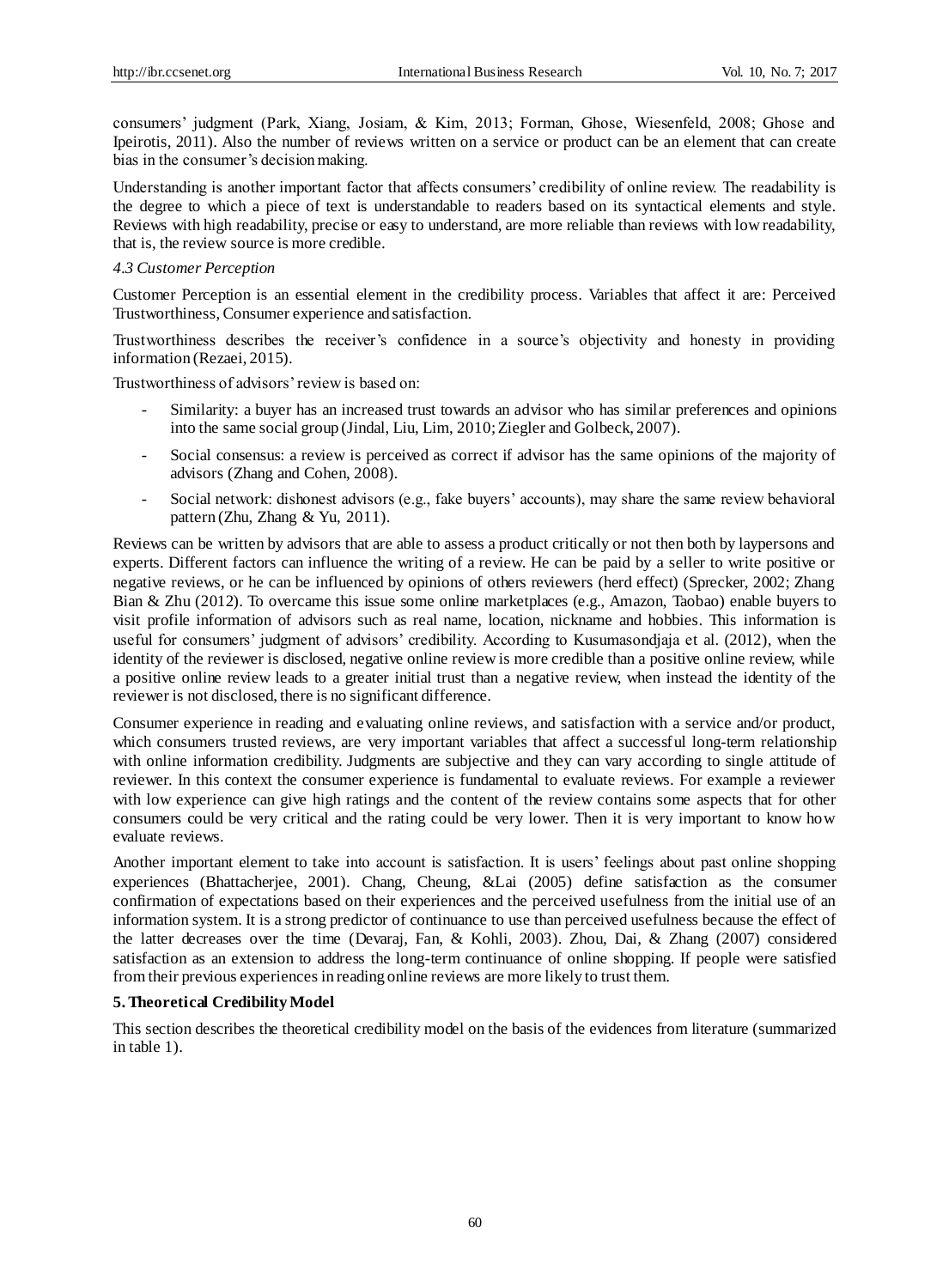#### Table 1. Summary of analysed literature

| <b>Literature Review</b>                                             |                                                                                                                                                                                        |                                                                                                   |  |
|----------------------------------------------------------------------|----------------------------------------------------------------------------------------------------------------------------------------------------------------------------------------|---------------------------------------------------------------------------------------------------|--|
| <b>WEBSITE QUALITY</b><br>(Information Quality;<br>Reputation/Brand) | Website quality is a multi-dimensional construct comprising<br>information quality, system quality, and service quality. It<br>positively impacts customers' intentions to use a site. | Lin, 2007; Chang and Chen,<br>2008.                                                               |  |
|                                                                      | Information quality is related to usefulness, goodness, accuracy,<br>currency, and importance and it affects people to make decisions<br>on purchases.                                 | Rieh, 2002; McKnight et al.<br>2002.                                                              |  |
|                                                                      | Information overload or little information decreases the decision<br>effectiveness of the consumer.                                                                                    | Gobinath and Gupta, 2016.                                                                         |  |
|                                                                      | Website brand impacts consumer's trust then their purchase<br>intentions. It helps to maintain long-term customer relationships<br>on the Internet.                                    | Fam et al., 2004; Romaniuk<br>and Sharp, 2003; Hashim and<br>Murphy, 2007; Afzal et al.,<br>2010. |  |
|                                                                      | Website awareness and website image increase people trust<br>because they think that a well-known website is more likely to<br>complete their needs.                                   | Chang and Chen, 2008.                                                                             |  |
| <b>ADVISOR</b>                                                       | People trust information when sources have expertise that is the                                                                                                                       | Rezaei, 2015.                                                                                     |  |
| <b>CREDIBILITY</b>                                                   | ability of a source to provide information both correct and valid.<br>The limited availability of personal information doesn't allow                                                   |                                                                                                   |  |
| (Expertise of reviewer;<br>Readability of reviews)                   | identify whether an advisor is an expert and influence                                                                                                                                 | Kusumasondjaja et al. 2012;<br>Park et al., 2013; Forman et                                       |  |
|                                                                      | consumer's decision making.                                                                                                                                                            | al., 2008; Ghose and Ipeirotis,<br>2011                                                           |  |
|                                                                      | The readability is related to understanding; high readability<br>influences consumers' credibility of online review.                                                                   | Korfiatis, et al. 2012.                                                                           |  |
| <b>CUSTOMER</b>                                                      | Trustworthiness describes the receiver's confidence in a source's                                                                                                                      | Rezaei, 2015.                                                                                     |  |
| <b>PERCEPTION</b><br>(Perceived                                      | objectivity and honesty in providing information.<br>Trustworthiness is based on similarity (advisor who has similar                                                                   | Jindal et al., 2010; Ziegler                                                                      |  |
| Trustworthiness:                                                     | purchase history and review opinions into the same social                                                                                                                              | and Golbeck, 2007.                                                                                |  |
| Consumer experience;                                                 | group).                                                                                                                                                                                |                                                                                                   |  |
| Satisfaction)                                                        | Trustworthiness is based on social consensus (advisor has the<br>same opinions of the majority of advisors).                                                                           | Zhang and Cohen, 2008.                                                                            |  |
|                                                                      | Trustworthiness is based on social network (dishonest advisors,<br>like fake buyers' accounts, may share the same review behavioral<br>pattern).                                       | Zhu et al., 2011.                                                                                 |  |
|                                                                      | Consumer experience in reading and evaluating online reviews<br>affects online information credibility                                                                                 | Sprecker, 2002; Zhang et al.,<br>2012.                                                            |  |
|                                                                      | Satisfaction is a variable that affects the long-term continuance<br>of online shopping.                                                                                               | Devaraj et al., 2003; Zhou et<br>al., 2007.                                                       |  |
|                                                                      |                                                                                                                                                                                        |                                                                                                   |  |

Starting from literature evidences, we consider the following three elements: i) *Website Quality, ii) Advisor Credibility, iii) Customer Perception* as variables that affect credibility process in online purchases.

Figure 1 shows the theoretical model that explains user's behavior and credibility process.

The CREMOR model is based on the idea that the process of credibility of online reviews is affected by different elements and variables as represented in figure 1. The model starts with the purchase intention that depends on the one hand from personal motivations of people and on the other by social influence from the circle of friends and contacts and within social networks environments that suggest doing the same purchase. Moreover if people have intention to purchase something ask for opinions to their contacts that have already purchased that product or service. When a user has intention to do an online purchase generally read online reviews written by other users. In this process three main elements have to be considered: 1) the Website that provides information: Website Quality, 2) the person who writes the reviews: Advisor Credibility and, 3) the consumer that consults the reviews: Customer Perception. The variables that compose these elements act as variables of input in the process of user's credibility. In particular, the variables concerning Website Quality to take into account in the process of credibility are: i) Information quality present in the Website that has to be useful, good, accurate, current, and important, and ii) Reputation of the Website and Brand that is related to website awareness and website image that affect customers' trust. Another important element to take into account is that related to Advisor Credibility, in particular: i) Expertise of reviewer, its knowledge, skill and ability of providing information both correct and valid, and ii) Readability of reviews based on their understanding. Last but not least, another important element is that concerning Customer Perception; the variables that compose it are: i) Perceived trustworthiness related to the consumer's confidence in a source's objectivity and honesty in providing information, ii) Experience of consumer in reading and evaluating online reviews and, iii) Satisfaction of past purchases by using the same Website for online reviews.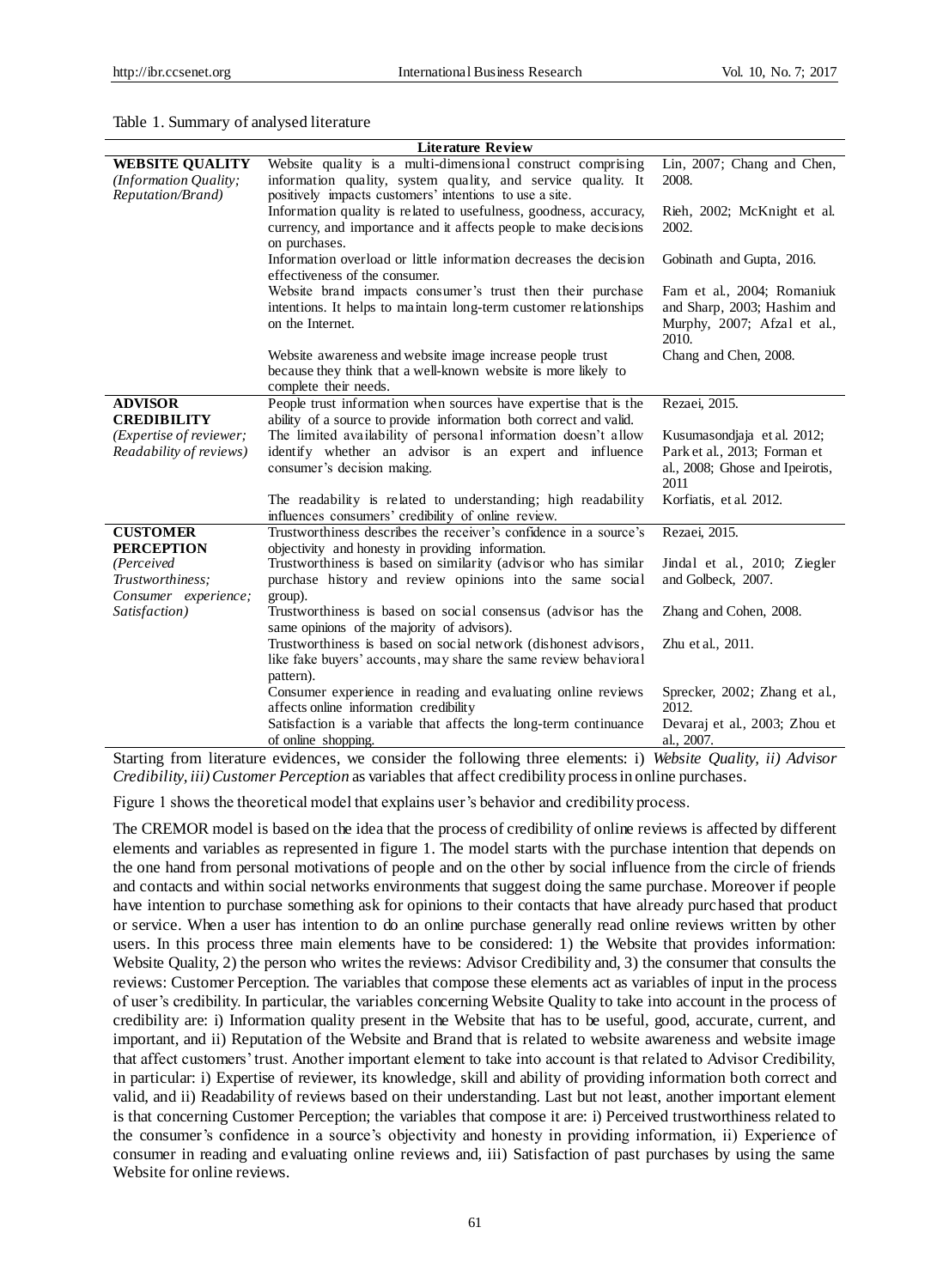

Figure 1. CREdibility Model on Online Reviews - CREMOR

Advisor Credibility is a central element because it influences both Website Quality and Customer Perception. That is, if reviews are well written and information provided from them is good, this increases the quality of Website. In the same time, the quality of reviews influences user's perception and credibility and then their behaviors. Moreover, Customer Perception is also affected by Social Influence, in fact, opinions of other people and in particular people of own social circle who people trust, are very important in the decision process. Consumers can really modify their opinions about products and/or services according to the social influence process, this process also impacts on knowledge diffusion about products and services (Ferri, Grifoni, & Guzzo, 2013; Guzzo, Ferri, & Grifoni, 2014b; Guzzo, Ferri, & Grifoni, 2016). Website Quality is also affected by Social Influence because reputation of a website depends on also by word of mouth of people.

All these elements affect the credibility process of online reviews then the resulting purchase. To the end of the process, when the consumer purchases he validate or not the previous process that led to him to perceive as credible the online reviews and in the same time influences other consumers on the basis of its experience, then the process restarts.

## **5. Conclusion**

The paper, starting from some evidences of literature, proposes a theoretical model: the CREdibility Model on Online Reviews – CREMOR that introduces some variables affecting the process of online information credibility in the context of online purchases.

We assume that there are three main elements that act in the process of user's credibility and impact in influencing online purchases. These elements are related to 1) Website that provides information *(Website Quality)*, 2) the reviewer that writes the reviews *(Advisor Credibility)*, 3) the consumer that consults the online reviews *(Customer Perception)*. The elements that act in the process of user's credibility and impact in influencing online purchase are:

*Website Quality:* the quality of the media used is fundamental in the credibility process. In particular an important role is assumed by two variables: i) Information Quality that is the provided information that have to be useful, good, accurate, current, and important and ii) Reputation/Brand of the Web site that is related to website awareness and website image that affect customers' trust.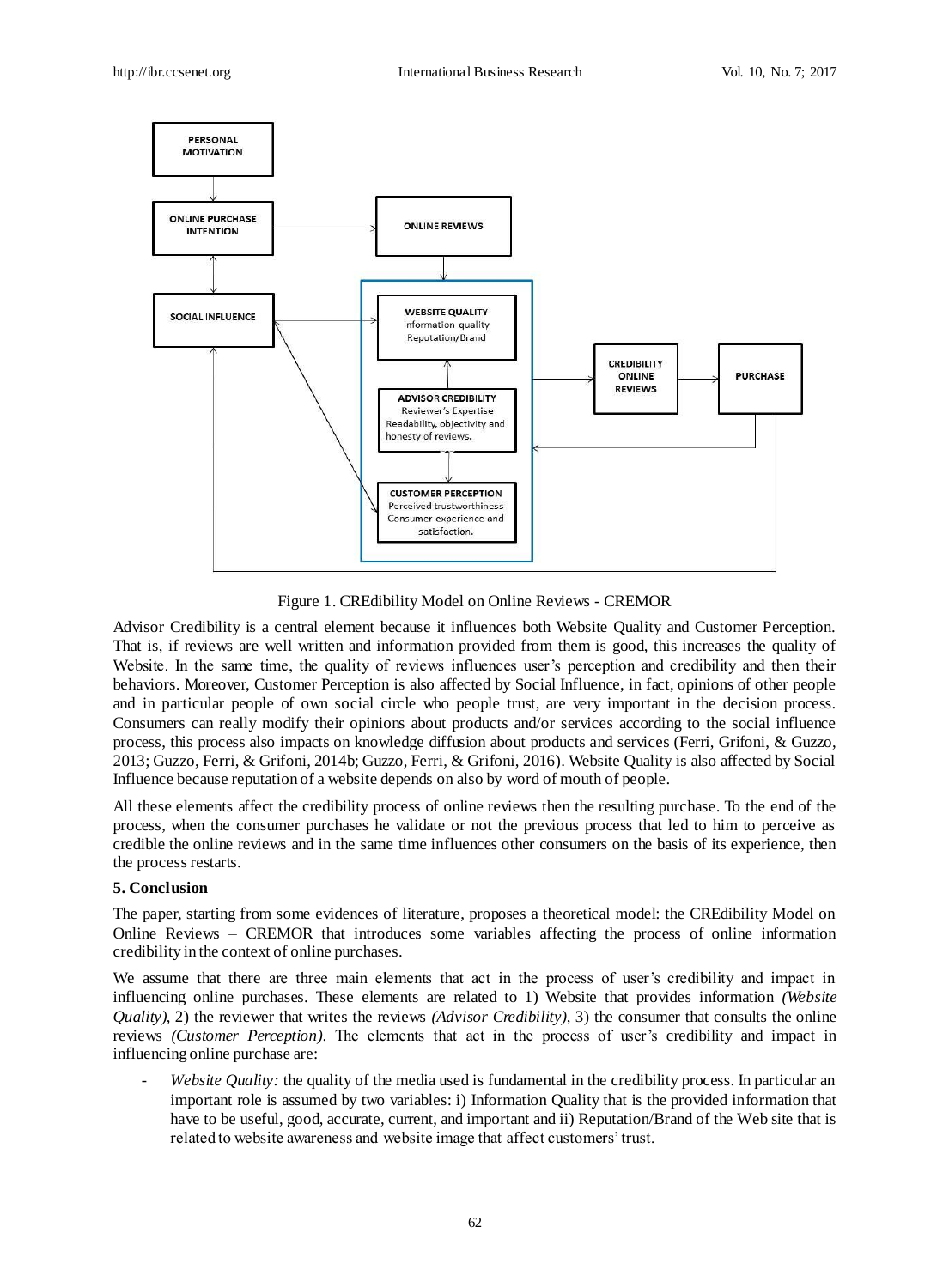- *- Advisor credibility:* the credibility of the reviewer is related to i) the expertise of the reviewer that is the knowledge, skill and ability of a source to provide information both correct and valid and ii) readability of reviews that is the understanding of a text based on its syntactical elements and style.
- *Customer Perception:* the perception of the consumer that consults the reviews is affected by the variables: i) Perceived Trustworthiness that is the consumer's confidence in a source's objectivity and honesty in providing information ii) Consumer experience in reading and evaluating online reviews and iii) satisfaction with a service and/or product, which consumers trusted reviews.

The sum of the previous variables acts on user's credibility and then on the online purchase.

The study carried out focuses on a theoretical model building, on the basis of a literature review. In a future study it will be tested by using data collected from a survey with a quantitative approach.

The CREMOR model has some practical implications. First, it contributes to a better understanding of the user's credibility process of online information provided by online reviews. Second, this model can be used for defining the marketing strategies of companies evaluating variables that influence people in the credibility process.

#### **References**

- Afzal, H., Khan, M. A., urRehman, K., Ali, I., & Wajahat, S. (2010). Consumer's trust in the brand: Can it be built through brand reputation, brand competence and brand predictability. *International Business Research, 3*(1), 43.
- Ayeh, J. K., Au, N., & Law, R. (2013). Do we believe in TripAdvisor? Examining credibility perceptions and online travelers' attitude toward using user-generated content. *Journal of Travel Research*. https://doi.org/10.1177/0047287512475217
- Bhattacherjee, A. (2001). Understanding Information Systems Continuance: An Expectation Confirmation Model. *MIS Quarterly, 25*(3), 351-370.https://doi.org/10.2307/3250921
- Caschera, M. C., Ferri, F., Grifoni, P., & Guzzo, T. (2009, April). Multidimensional visualization system for travel social networks. *Information Technology: New Generations, 2009. ITNG'09. Proceedings of the of the Sixth International Conference* (pp. 1510-1516). IEEE. https://doi.org/10.1109/itng.2009.236
- Chang, H. H., & Chen, S. W. (2008). The impact of online store environment cues on purchase intention: Trust and perceived risk as a mediator. *Online Information Review*, *32*(6), 818-841. https://doi.org/10.1108/14684520810923953
- Chang, M. K., Cheung, W., & Lai, V. S. (2005). Literature Derived Reference Models for the Adoption of Online Shopping. *Information & Management, 42*, 543-559. https://doi.org/10.1016/S0378-7206(04)00051-5
- Cheung, C. M. Y., Sia, C. L., & Kuan, K. K. (2012). Is this review believable? A study of factors affecting the credibility of online consumer reviews from an ELM perspective. *Journal of the Association for Information Systems, 13*(8), 618.
- Devaraj, S., Fan, M., &. Kohli, R. (2003). E-Loyalty: Elusive Ideal or Competitive Edge? *Communications of the ACM, 46*(9), 184-191. https://doi.org/10.1145/903893.903936
- Dunn, J. R., & Schweitzer, M. E. (2005). Feeling and believing: the influence of emotion on trust. *J Pers Soc Psychol, 88*(5), 736. https://doi.org/10.1037/0022-3514.88.5.736
- Fam, K. S., Foscht, T., & Collins, R. D. (2004). Trust and the online relationships: An exploratory study from New Zealand. *Tourism Management, 25*(2), 195-207. https://doi.org/10.1016/S0261-5177(03)00084-0
- Fan, Y. W., Yi, F. M., Yu, H. F., & Ruei, Y. L. (2013) Establishing the adoption of electronic word-of-mouth through consumers' perceived credibility. *International Business Research, 6*(3), 58. https://doi.org/10.5539/ibr.v6n3p58
- Ferri, F., Grifoni, P., & Guzzo, T. (2008). *Social Aspects of Mobile Technologies on Web Tourism Trend.* Handbook of research on mobile business: technical, methodological and social perspectives, 293-303.
- Ferri, F., Grifoni, P., & Guzzo, T. (2013). Factors determining mobile shopping. A theoretical model of mobile commerce acceptance. *International Journal of Information Processing and Management (IJIPM), 4*(7), 89-101.
- Ferri, F., Grifoni, P., Caschera, M. C., D'Andrea, A., D'Ulizia, A., & Guzzo, T. (2014, September). An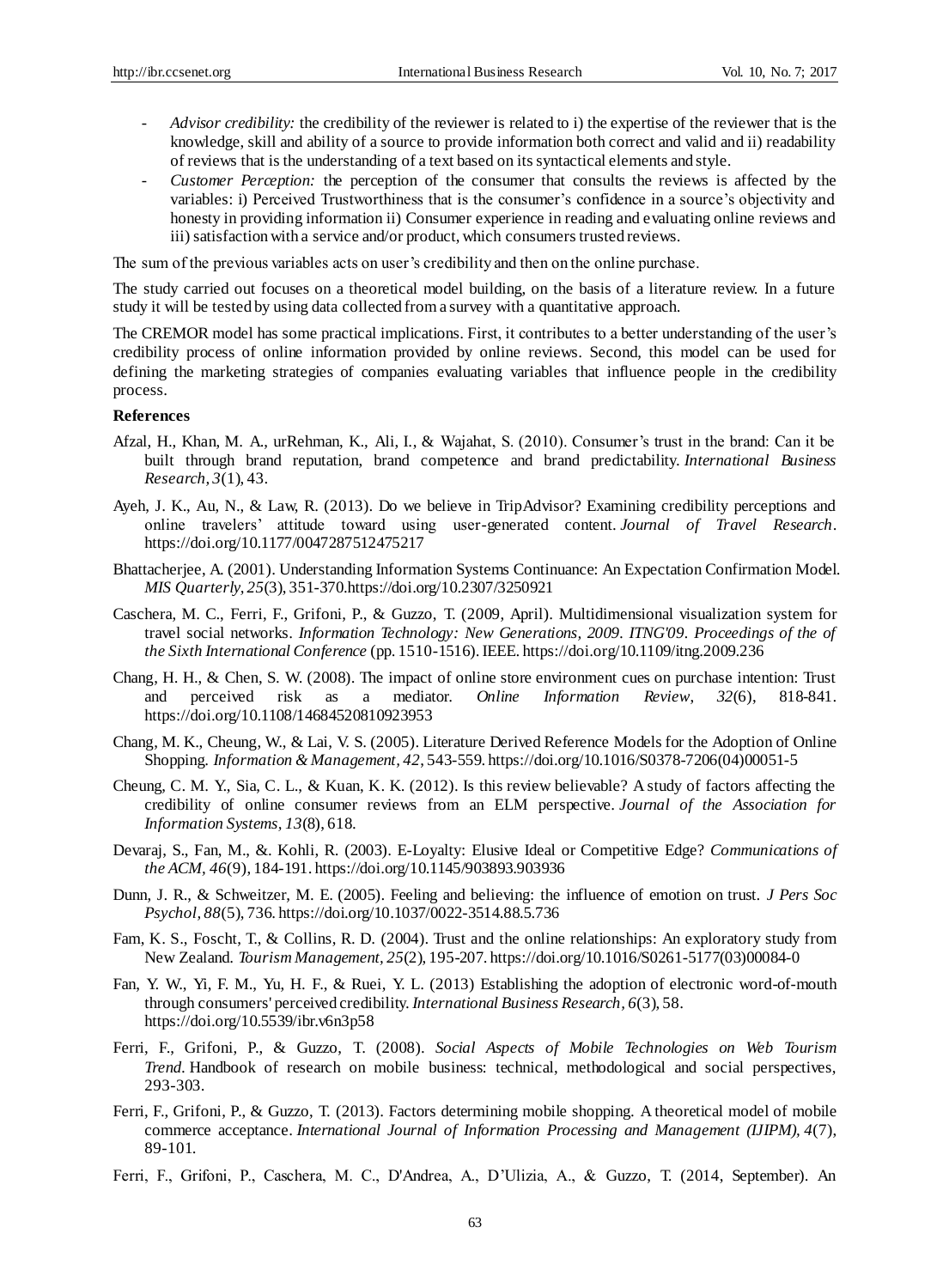ecosystemic environment for knowledge and services sharing on creative enterprises.*Proceedings of the 6th International Conference on Management of Emergent Digital EcoSystems* (pp. 27-33). ACM. https://doi.org/10.1145/2668260.2668308

- Fogg, B. J. (2003). *Persuasive Technology: Using Computers to Change What We Think and Do*. Boston, MA: Morgan Kauffman Publishers.
- Forman, C., Ghose A., & Wiesenfeld, B. (2008).Examining the relationship between reviews and sales: The role of reviewer identity disclosure in electronic markets. *InfSyst Res, 19*(3), 291-313. https://doi.org/10.1287/isre.1080.0193
- Ghose, A., & Ipeirotis, P. G. (2011). Estimating the helpfulness and economic impact of product reviews: Mining text and reviewer characteristics. *IEEE Trans Knowl Data Eng, 3*(10), 1498-1512. https://doi.org/10.1109/TKDE.2010.188
- Gobinath, J., & Gupta, D. (2016). Online reviews: Determining the perceived quality of information. *Advances in Computing, Communications and Informatics (ICACCI), Proceedings of the International Conference* (pp. 412-416). IEEE. https://doi.org/10.1109/icacci.2016.7732080
- Gretzel, U., Yoo, K. H., & Purifoy. (2007). M.: *Online Travel Review Study: Role and Impact of Online Travel Reviews*. Laboratory for Intelligent Systems in Tourism, Texas A&M University.
- Guzzo, T., D'Andrea, A., Ferri, F., & Grifoni, P. (2013, January). A framework to promote and develop a sustainable tourism by using social media. *In On the Move to Meaningful Internet Systems: OTM 2013 Workshops* (pp. 656-665). Springer Berlin Heidelberg. https://doi.org/10.1007/978-3-642-41033-8\_83
- Guzzo, T., Ferri, F., & Grifoni, P. (2014a). ECA: An E-commerce consumer acceptance model. *International Business Research, 8*(1), 145. https://doi.org/10.5539/ibr.v8n1p145
- Guzzo, T., Ferri, F., & Grifoni, P. (2014b).*Social influence analysis.*In Encyclopedia of Social Network Analysis and Mining (pp. 1800-1807).Springer New York. https://doi.org/10.1007/978-1-4614-6170-8\_186
- Guzzo, T., Ferri, F., & Grifoni, P. (2016). A model of e-commerce adoption (MOCA): consumer's perceptions and behaviours. *Behaviour& Information Technology, 35*(3), 196-209. https://doi.org/10.1080/0144929X.2015.1132770
- Hashim, N. H., & Murphy, J. (2007).Branding on the web: evolving domain name usage among Malaysian hotels. *Tourism Management, 28*(2), 621-624. https://doi.org/10.1016/j.tourman.2006.09.013
- Hovland, C., Janis, I., & Kelley, H. (1953).*Communication and persuasion: Psychological studies of opinion change.*NewHaven, CT: Yale University Press.
- Jindal, N., Liu B., & Lim, E. P. (2010). Finding unusual review patterns using unexpected rules. *Proceedings of the19th ACM international conference on Information and knowledge management,* ACM, New York, 1549-1552. https://doi.org/10.1145/1871437.1871669
- Korfiatis, N., Garcia-Bariocanal, E., & Sanchez-Alonso, S. (2012). Evaluating content quality and helpfulness of online product reviews: The interplay of reviews helpfulness vs. review content.*Electronic Commerce Research and Applications, 11*(3), 205-217. https://doi.org/10.1016/j.elerap.2011.10.003
- Kusumasondjaja, S., Shanka, T., & Marchegiani, C. (2012).Credibility of online reviews and initial trust.The roles of reviewer's identity and review valence. *Journal of Vacation Marketing, 18*(3), 185-195. https://doi.org/10.1177/1356766712449365
- Lee, H., Law, R., & Murphy, J. (2011) Helpful reviewers in TripAdvisor, an online travel community. *Journal of Travel & Tourism Marketing, 28*(7), 675-688. https://doi.org/10.1080/10548408.2011.611739
- Li, M., Huang, L., Ta,n C. H., & Wei, K. K. (2013). Helpfulness of online product reviews as seen by consumers: Source and content features. *Int J Electron Commer 17*(4), 101-136. https://doi.org/10.2753/JEC1086-4415170404
- Lin, H. F. (2007). The impact of website quality dimensions on customer satisfaction in the b2c e-commerce context. *Total Quality Management & Business Excellence, 18*(3), 363-378. https://doi.org/10.1080/14783360701231302
- Litvin, S. W., Goldsmith, R. E., & Pan, B. (2008).Electronic word-of-mouth in hospitality and tourism management.*Tourism Management, 29*(3), 458-468. https://doi.org/10.1016/j.tourman.2007.05.011
- Loda, M. D., Teichmann, K., & Zins, A.H. (2009).Destination websites' persuasiveness. *International Journal of*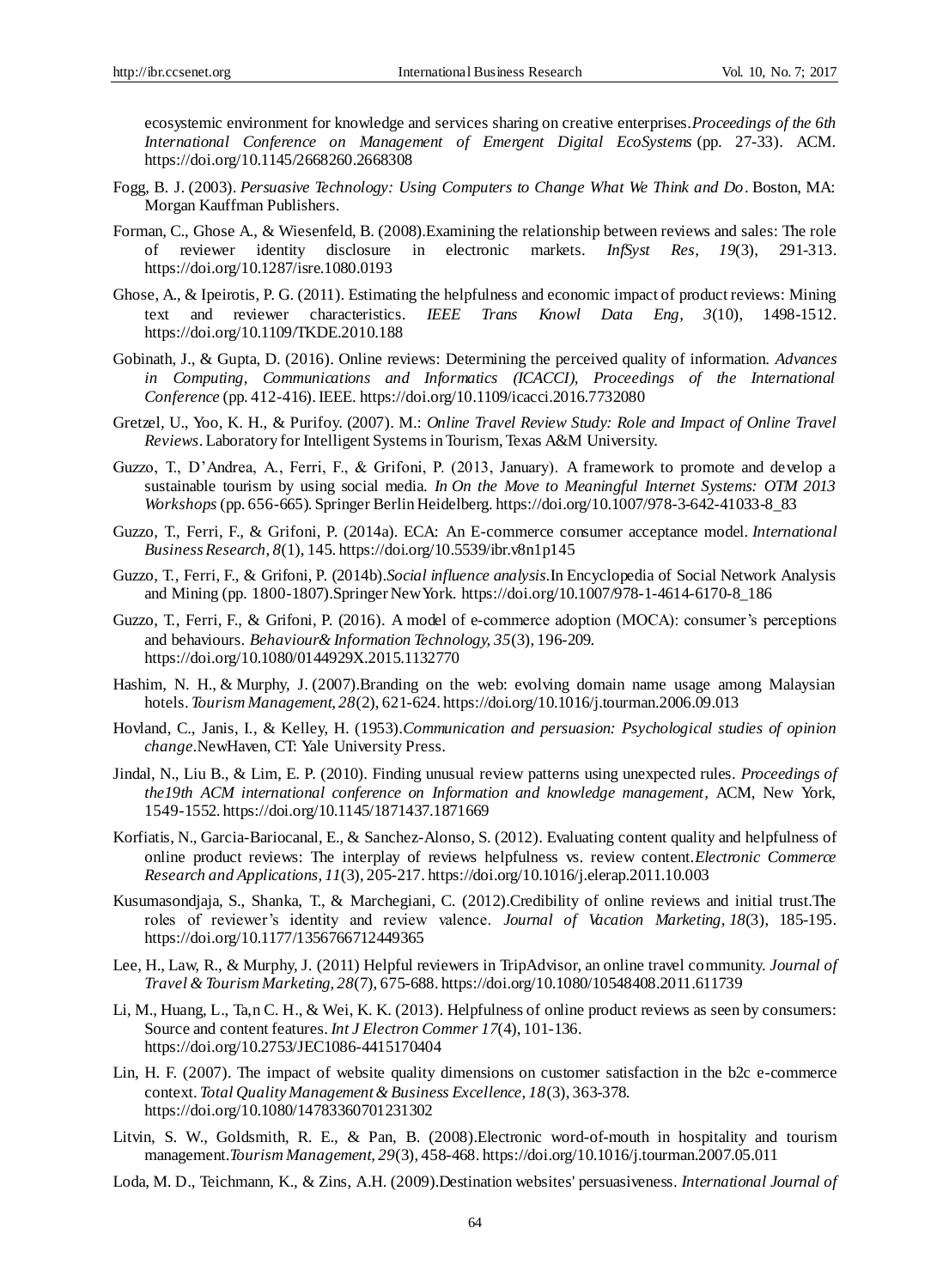*Culture Tourism and Hospitality Research, 3*(1), 70-80.https://doi.org/10.1108/17506180910940351

- Mack, R. W., Blose, J., & Pan, B. (2008). Believe it or not: credibility of blogs in tourism. *Journal of Vacation Marketing, 14*(2), 133-144. https://doi.org/10.1177/1356766707087521
- Magnini, V. P. (2011). The implications of company sponsored messages disguised as word-of-mouth. *Journal of Services Marketing, 25*(4), 243-251. https://doi.org/10.1108/08876041111143078
- Mcallister, D. J. (1997). The second face of trust: Reflections on the dark side of interpersonal trust in organizations. *Res Negotiation Organ, 6,* 87-111.
- McKnight, D. H., Choudhury, V., & Kacmar, C. (2002). The impact of initial consumer trust on intentions to transact with a web site: A trust building model. *The Journal of Strategic Information Systems, 11*(3), 297-323. https://doi.org/10.1016/S0963-8687(02)00020-3
- Metzger, M. J., Flanagin, A. J., Eyal, K., Lemus, D., & McCann, R. (2003).Credibility in the 21st century: Integrating perspectives on source, message, and media credibility in the contemporary media environment. *Communication Yearbook, 27,* 293-335. https://doi.org/10.1207/s15567419cy2701\_10
- O'Keefe, D. J. (2002). Persuasion: Theory and research. Beverly Hills, CA: Sage.
- Park, D. H., Lee, J., & Han, I. (2007). The effect of online consumer reviews on consumer purchasing intention: the moderating role of involvement. *International Journal of Electronic Commerce, 11*(4), 125-148. https://doi.org/10.2753/JEC1086-4415110405
- Park, H., Xiang, Z., Josiam, B., & Kim H. (2013). Personal profile information as cues of credibility in online travel reviews. *Anatolia, 25*(1), 13-23. https://doi.org/10.1080/13032917.2013.820203
- Pornpitakpan, C. (2004). The persuasiveness of source credibility: A critical review of five decades' evidence. *Journal of Applied Psychology, 34*(2), 243-281. https://doi.org/10.1111/j.1559-1816.2004.tb02547.x
- Rezaei, S. (2015) Segmenting consumer decision-making styles (cdms) toward marketing practice: A partial least squares (pls) path modeling approach. *J Retail Consum Serv 22,* 1-15. https://doi.org/10.1016/j.jretconser.2014.09.001
- Rieh, S. Y. (2002). Judgment of Information Quality and Cognitive Authority in the Web. *Journal of the American Society for Information Science and Technology, 53*(2), 145-161. https://doi.org/10.1002/asi.10017
- Rieh, S. Y., & Danielson, D. R. (2007). Credibility: A multidisciplinary framework. *Annual Review of Information Science and Technology, 41*, 307-364. Medford, NJ: Information Today. https://doi.org/10.1002/aris.2007.1440410114
- Romaniuk, J., & Sharp, B. (2003). Measuring brand perceptions: Testing quantity and quality. *Journal of Targeting, Measurement and Analysis for Marketing, 11*(3), 218-229. https://doi.org/10.1057/palgrave.jt.5740079
- Schoettle, A. (2014). TripAdvisor is a new powerhouse in the hospitality industry. *Indianapolis Business Journal.* Retrieved fro[m http://www.ibj.com/](http://www.ibj.com/) articles/50146-tripadvisor-is-new-powerhouse-in-hospitality-industry
- Senecal, S., & Nantel, A. (2004).The influence of online product recommendations on consumers' online choices. *Journal of Retailing, 80*, 159-169. https://doi.org/10.1016/j.jretai.2004.04.001
- Sidali, K. L., Schulze, H., & Spiller, A. (2009). The impact of online reviews on the choice of holiday accommodations. *Information and Communication Technologies in Tourism*, 87-98. https://doi.org/10.1007/978-3-211-93971-0\_8
- Snieder, R., & Larner, K. (2009).*The Art of Being a Scientist: A Guide for Graduate Students and their Mentors.* Cambridge University Press. https://doi.org/10.1017/cbo9780511816543
- Sprecker, K. (2002). How involvement, citation style, and funding source affect the credibility of university scientists. *SciCommun, 24*(1), 72-97. https://doi.org/10.1177/107554700202400104
- Tausczik, Y. R., & Pennebaker, J. W. (2010). The psychological meaning of words: LIWC and computerized text analysis methods. *Journal of Language and Social Psychology, 29*(1), 24-54. https://doi.org/10.1177/0261927X09351676
- Tseng, S., & Fogg, B. J. (1999).Credibility and computing technology. *Communications of the ACM, 42*(5), 39-44. https://doi.org/10.1145/301353.301402